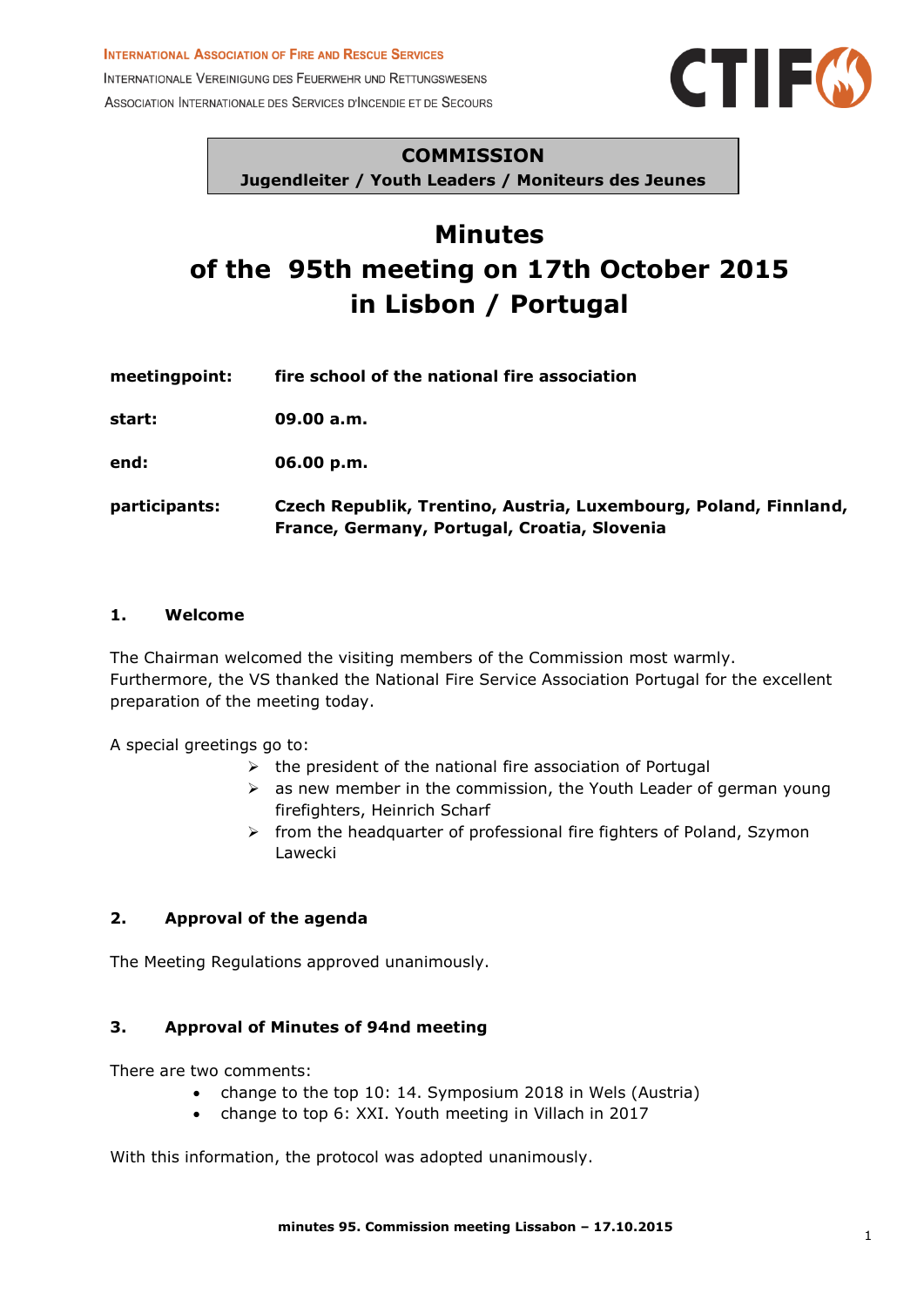INTERNATIONALE VEREINIGUNG DES FEUERWEHR UND RETTUNGSWESENS

## ASSOCIATION INTERNATIONALE DES SERVICES D'INCENDIE ET DE SECOURS

## **4. Information of the Chairman**

KUINKE informed about:

Delegate Assembly CTIF in Zagreb in September 2015

- o election of Vice-Presidents
	- There are elected:
		- **Mr. Don Bliss (USA)** 
			- Mr. Milan Dubravac (Slovenia)
		- Mr. Ante Sanader (Croatia)
		- Mr. Zdenek Nytra (Czech Republik)
		- Mr. Ole J. Hansen (Norway)
		- as generalsecretary was elected (re-election)
			- o Mr. Michel Bour (France)
- o It was also decided the budget of the CTIF. Here a success could be reported, as now spending on youth exchange and for the joint international competitions were anchored in the home and the host thus are more funds available.
- $\circ$  There was treated a proposal from VP Dawis, which includes that the general working language in CTIF will be English. For this purpose will be discussed in the coming year, so that the next delegates' meeting a decision can be made.

EU-funded project

o For scheduling reasons has so far done no conversation regarding in Copenhagen (DK). A support by the EU for projects of IJLK. This will be rescheduled. Once here present results, will be informed.

With Japan there are talks, so this can also trigger a cooperation in the Commission. There is also an interest in participating in the Youth Symposium.

The President has called for clarification of many open issues to work in CTIF a conversation with President Erikson

EIBL (A) an offer from the head of the Institute of the Regions of Europe (IRE), Dr. Schausberger to support IJLK in EU funding.

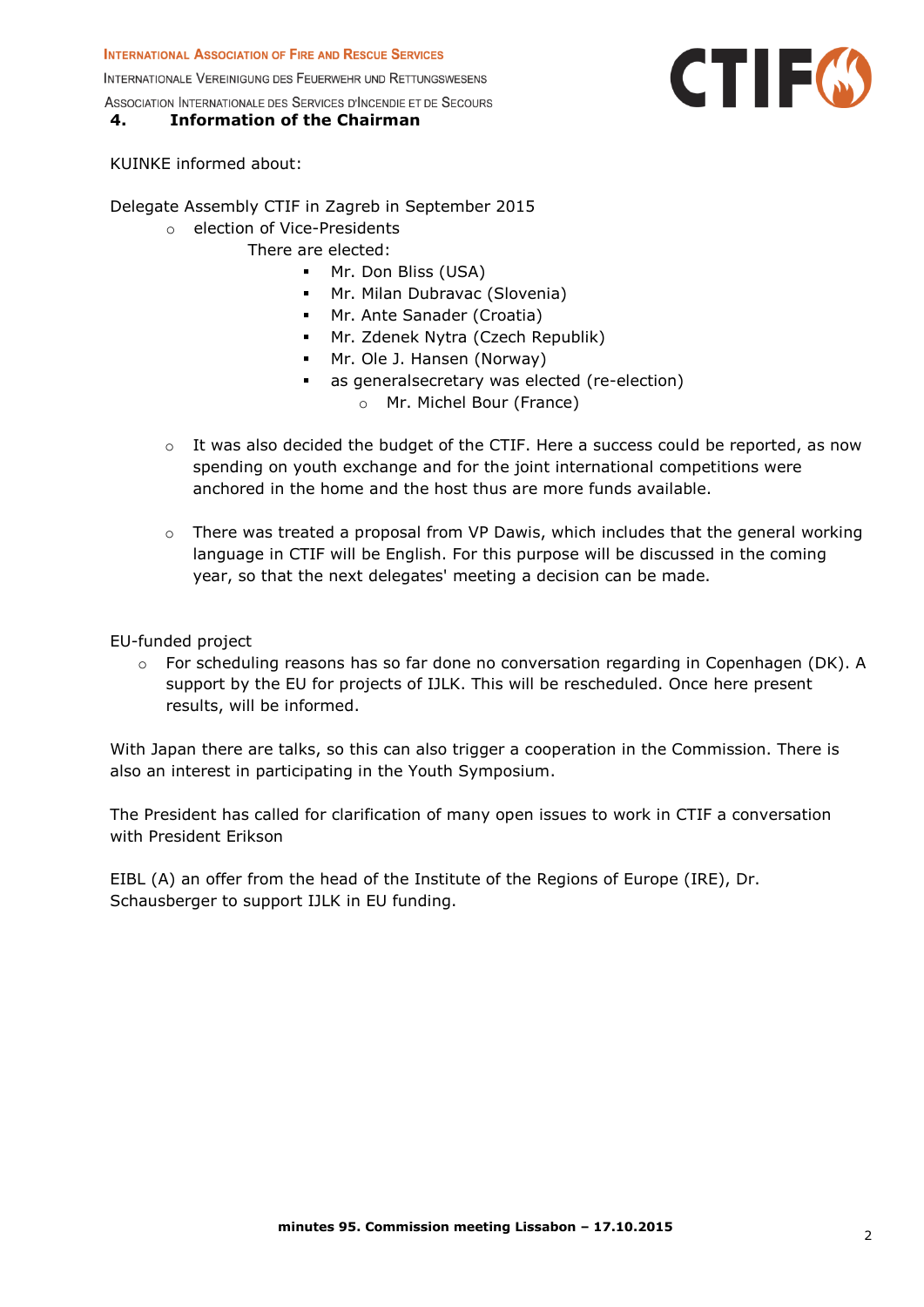INTERNATIONALE VEREINIGUNG DES FEUERWEHR UND RETTUNGSWESENS ASSOCIATION INTERNATIONALE DES SERVICES D'INCENDIE ET DE SECOURS



#### **5. XX. International Youth Gathering**

#### Report of the inverter

- o Improvements:
	- o earlier send out of invitations for guests
	- o problems with F-Disk
		- functions in F-Disk define exactly
		- **•** Compliance with the dates for registration
	- o camp leader
		- must hold more contact with the local government responsible
		- **Must be included in organisation process**
	- o very successful were the nations companion that could support the groups very well

Report of the international competition leader

- o 22 nations present
- o 36 groups boys and mixed
- o 9 groups Girls
- o 3 International Group
- $\circ$  each participant badge is obtained by power, therefore the reserve participants to participate in international groups
- o Evaluation of Age Distribution
	- there were 7 of 404 participants under 11 years
	- this could take part for the first time and scored with their groups results in the front area of the rankings
	- the fears were unfounded
	- the test of the participation of under 11 year old has worked very well
	- it can remain in this way, even when the next events
	- Consulting in the working groups
- o proposal MASCHA
	- More Girl Groups
	- each nation 2 boys or mixed groups
	- each nation 1 girls team
	- 2 titleholder
	- 1 Organiser Nation
	- discussion in working groups

Masha speaks kudos to the organizers Poland for this successful youth event

Report of the international camp director

- o excellent condition of the accommodation for the participants
- o more information to the young people about the dangers on the place of accommodation
	- Managers must take care of the children
	- be information of heads of delegation to the groups needs to be improved

Report Presentation and Exhibition of Nations

- $\circ$  requirements for the presentation and exhibition of Nations were very optimal
- o Nations were very disciplined, that the occurrence times were met
- o Personnel must also backstage available (support by the organizers)
- o concert was very good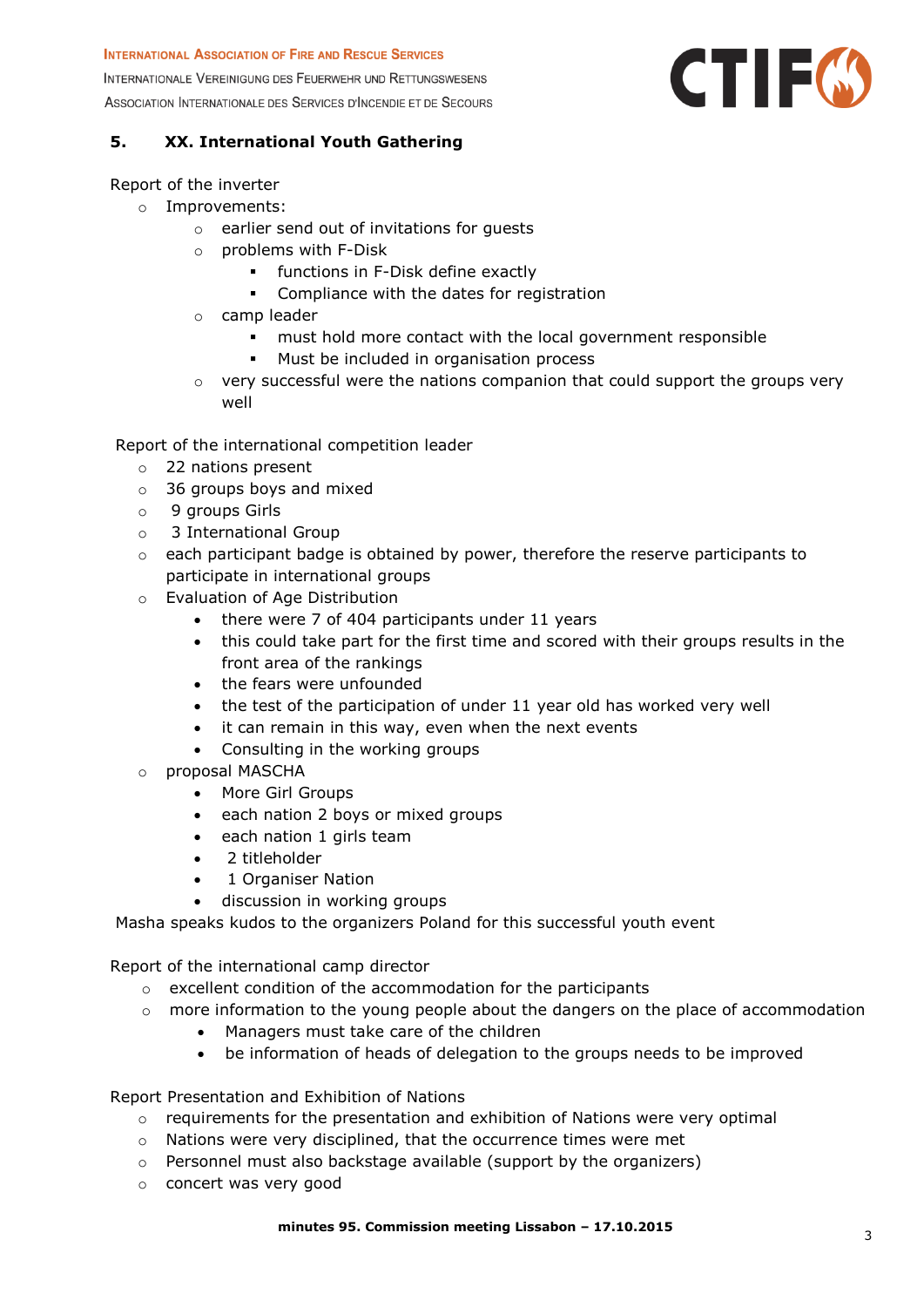INTERNATIONALE VEREINIGUNG DES FEUERWEHR UND RETTUNGSWESENS



- ASSOCIATION INTERNATIONALE DES SERVICES D'INCENDIE ET DE SECOURS
	- o the selection of the marketplace as a venue for the exhibition of nations was very good, the population of Opole has stayed much the booths and informed

Report from the nations

- $\circ$  Prono (F) asks to reduce the final event, or to let the children set
- o Masha (A) asks the fans to respect for the hymns. The timpani etc. should then be dumb.
- o Lindström (FIN) thanked the support for the great stock Olympics. There were great games and all groups had a lot of fun.

#### **6. Workinggroups**

Further discussions will be carried out in language working groups. The following working groups are formed:

- $\circ$  English = Mick Norton
- $\circ$  German = Manfred Eibl
- $\circ$  Slavic = Teresa Tieszbirek

The following topics will be discussed:

- o reduction of youth encounter
- o competition Age
- o workshop topics for the Symposium 2016
- o two competition passages
- o additional groups of girls

## **7. Presentation results working groups**

- reduction of encounter
	- o 3 ways
		- one day save, but no cost savings
		- Saturday morning the awards ceremony, then departure
		- expiry left, on Saturday workshops offer
		- Only the competition must not stand in the foreground
	- o No shortening of the meeting to allow time for sightseeing and friendships remain
		- For organizers a lot of work in advance for a few days
			- cost will not be reduced
	- o Condensed competitions
		- **i** in the past, even so, Friday evening closing ceremony
		- on Monday, the adult must go back to work

The flow charts of previous youth meetings are to be attached to the protocol.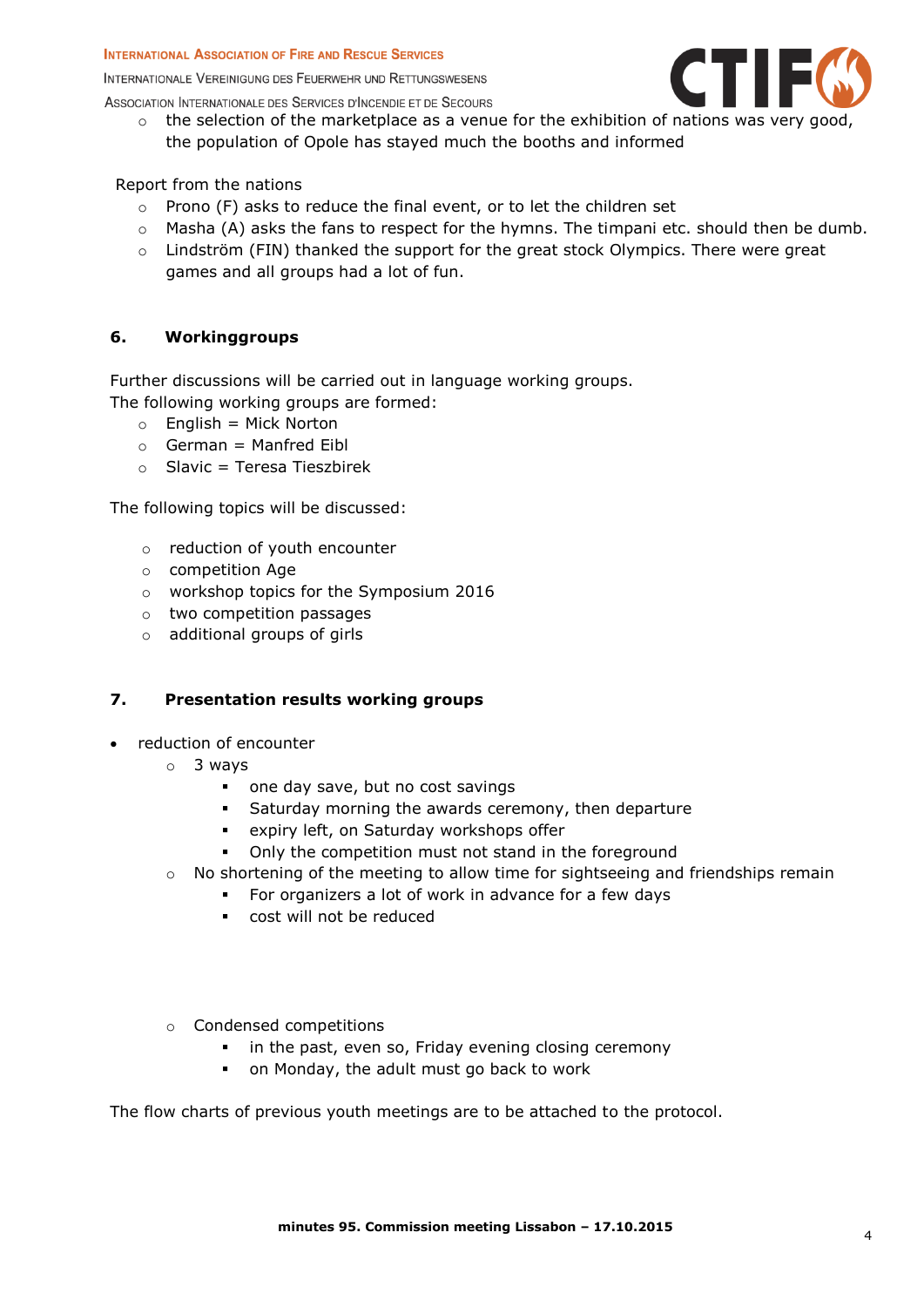INTERNATIONALE VEREINIGUNG DES FEUERWEHR UND RETTUNGSWESENS ASSOCIATION INTERNATIONALE DES SERVICES D'INCENDIE ET DE SECOURS



- o 2 passages in competition
	- No, because there is a final also in other sports
	- Yes, in Poland is also scored a second run
		- young people a second chance, nervousness decreases
		- Winners do not win by chance, because favorites have made mistakes
		- **not mandatory for each team**
	- No, at sport it didn't practicable
- o competition Age
	- IJLK should give the opportunity to each nation decide for themselves whether they want to take this opportunity
	- Yes, the group leaders are responsible for the children
		- No change of competition order
	- Yes, as in Opole
		- **•** responsibility for the children must be the supervisor
		- The organizer is not responsible for the supervision
		- Freitzeitbeschäftigungen for the younger participants adapt
- o In addition, groups of girls
	- leave the organizer
		- No only 3 groups of girls or 3 boys' groups
	- No 3 groups
		- **It takes the competition Regulation is amended**
		- **Requires too much time during the event**
	- 3 groups possible
		- on the event area must then also 3 tracks available, so be processed faster
		- Contributor then more would be
- o Topics Symposium
	- crossing Jugendfeuerwehr / active duty
		- What are the expectations young people have
		- What is expected of the young
	- Integration challenge / opportunities
		- What opportunities do you see
		- What risks do you see
		- Results from Poland consider and evaluate
	- Youth brigade still has a future?
	- Children in the fire brigade
		- opportunities, risks, experiences

At the end of the symposium, ask the participants what topics to be discussed in the future.

As introductory paper Czech Republic will present the work with children of 3-6 years

The following speakers are set:  $UK = Integration$ Poland / Czech Republic = Children firefighters Germany = Jugendfeuerwehr nor future / values of the young firefighters  $Finaland = crossing$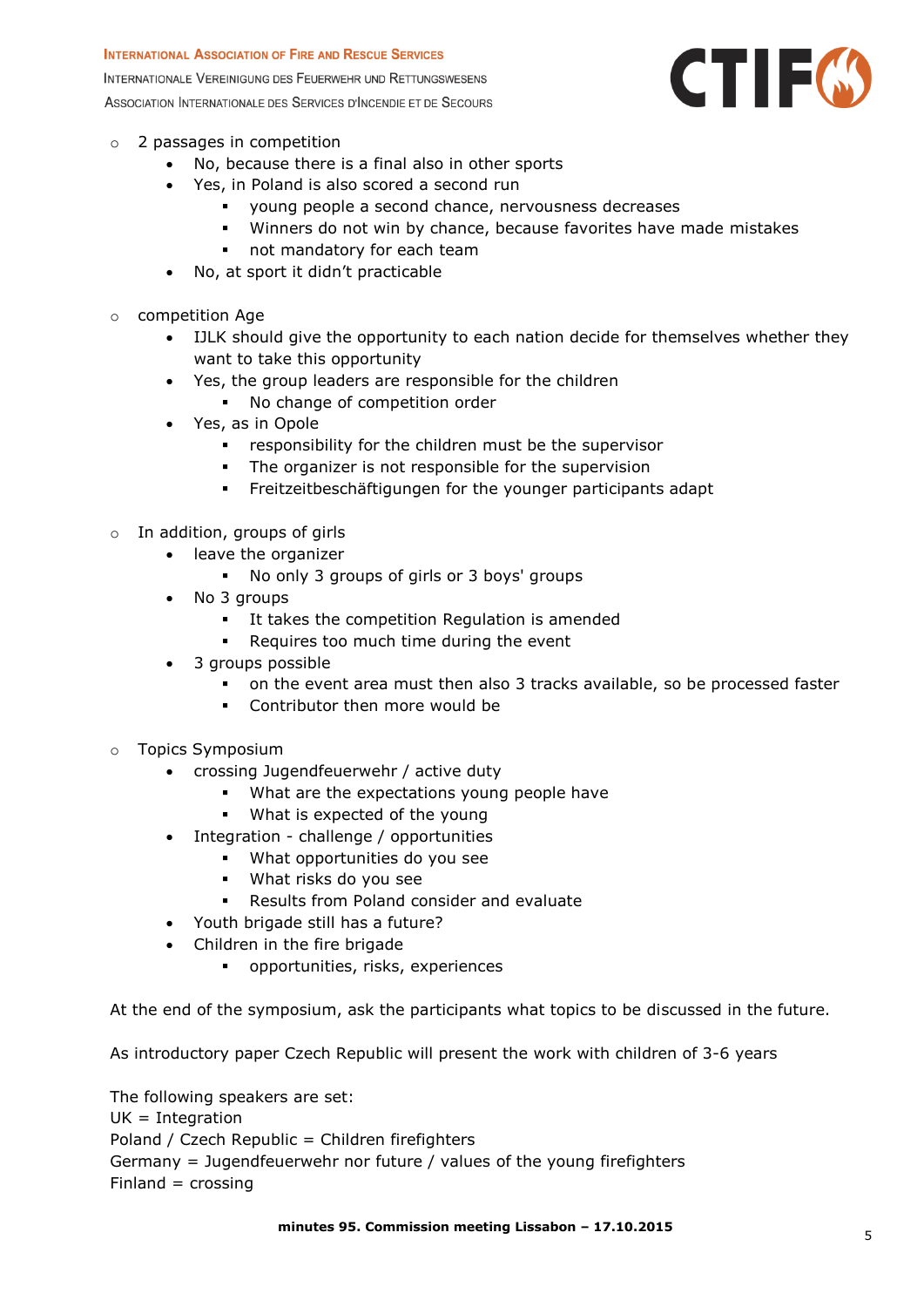INTERNATIONALE VEREINIGUNG DES FEUERWEHR UND RETTUNGSWESENS ASSOCIATION INTERNATIONALE DES SERVICES D'INCENDIE ET DE SECOURS



## **8. Information of nations**

- $\triangleright$  Poland
	- $\circ$  german/polish Youth Leader exchange on weekend, at the same time
	- $\circ$  seminar for judges
		- **i** judges will get a clasp and a diplom
	- o competition in Poland for all youth brigades
- $\triangleright$  Trentino
	- o good result in Opole
	- o event to pushing the competitions in Trentino
- Austria
	- o 18.-26.08.16 central competition
	- o Image campaign
	- o Fire safety education in scools
- ▶ Croatia
	- o symposium for youth leader
	- o work with children
	- o next year ctif competition for hole country
- $\triangleright$  Slovenia
	- o orienteering for youngsters
	- o create a youth quiz
	- o competition together with Croatia
- Czech Republik
	- o international youth camp
	- o education workshops for careers
	- o education for new careers in age 16 till 18 years
	- o competitions for children
	- o more than 3.000 children in children fire brigades
- $\triangleright$  France
	- $\circ$  Contract to the values of youth fire brigade with the ministry of intern affairs
	- o project with cadets
	- o remember event on first world war in July 2016
		- national youth congress
		- **·** invitation to all nations
- $\triangleright$  Germany
	- o Consolidation phase
	- o German / polish youth leader exchange
- $\triangleright$  Portugal
	- o New members

The presentation of the austrian image campaign is carried tot he next meeting.